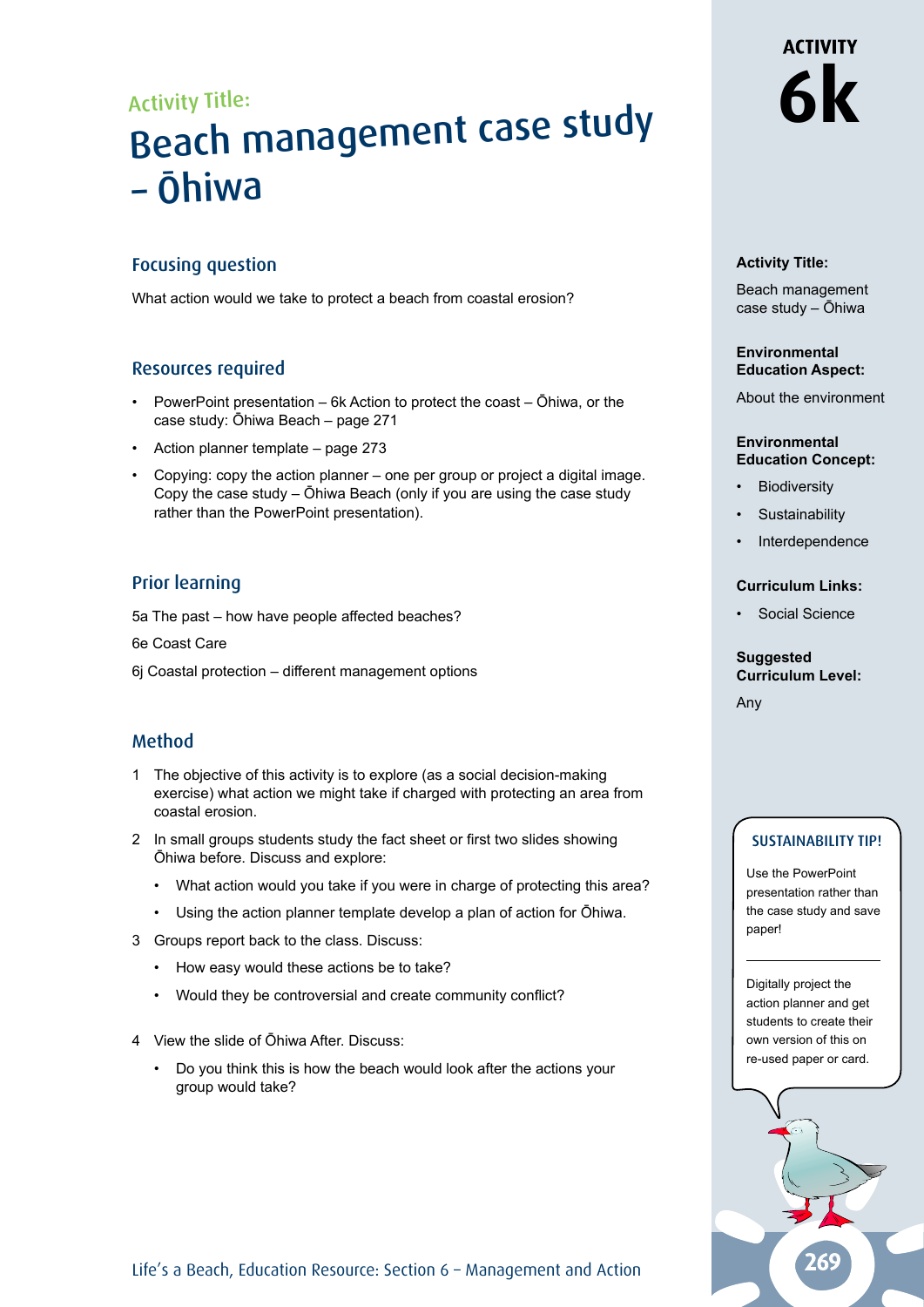### Possible next steps

- Visit Ōhiwa Beach.
- Invite Coast Care from Bay of Plenty Regional Council or Ōhiwa to talk to the class about their experience at Ōhiwa.
- 6l Create your own beach case study a student-directed research activity requiring an investigation into a local beach, how it is being managed, what issues face that beach and how these might be resolved.
- 6m Developing a plan for action to protect the local beach an activity designed to draw together learning from the six themes. The activity requires reflection on what has been learned, inquiry into the state of a local beach and development and implementation of a plan for action for beach protection/enhancement.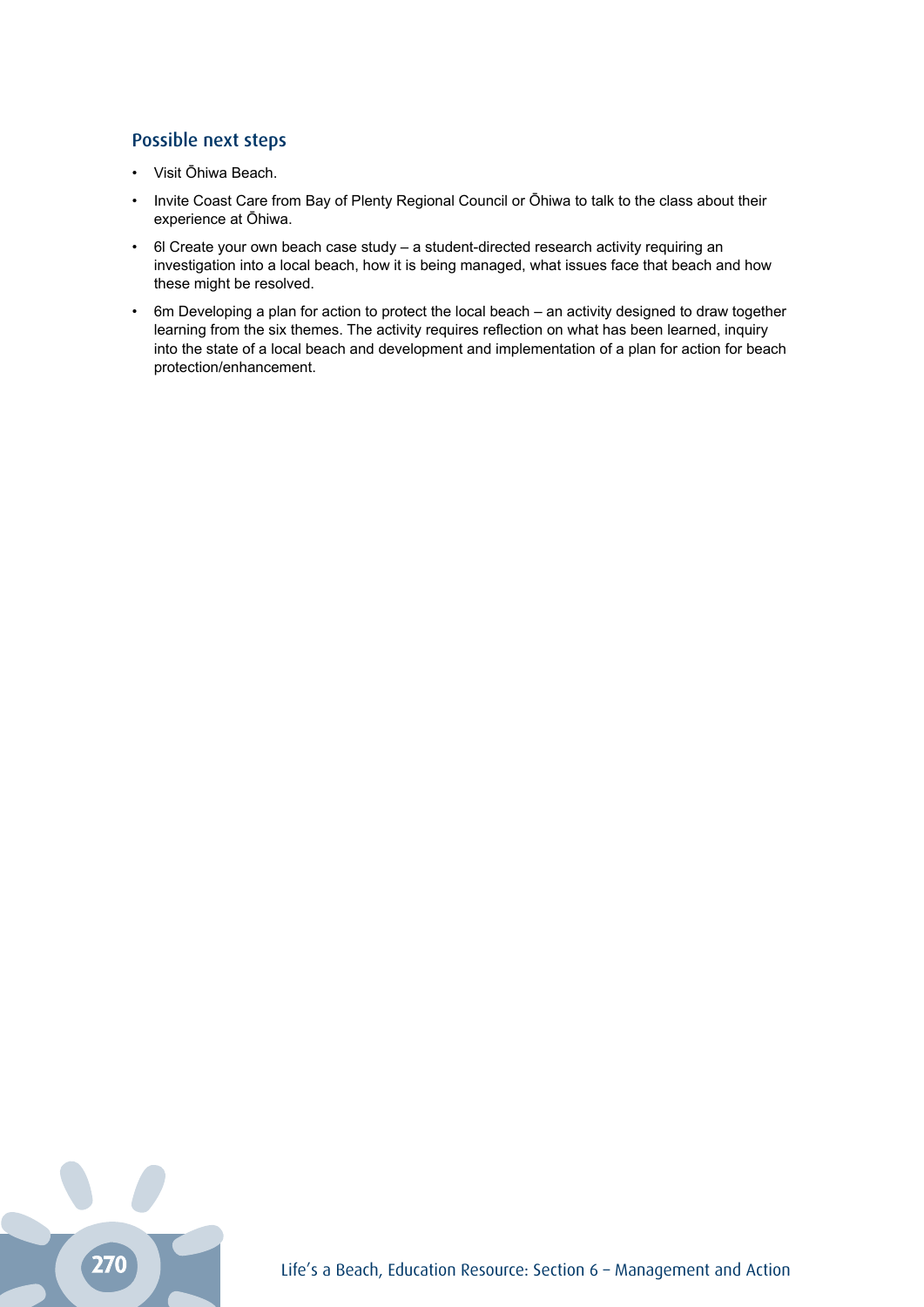

## *Case study: Ōhiwa Beach*



*NOTE: This dune area was gazetted as a stock reserve in 1906 and grazed heavily. Some areas have been used as hay paddocks. The area was infested with lupins for some years before this erosion episode occurred.* 



*The accompanying photo (Ref. Soil and Water Magazine December 1976) of Ōhiwa Spit looking westward was taken in April 1976, and clearly illustrates the disastrous effects of the severe coastal erosion taking place at the spit.*

*"In an effort to curb the erosion, the Poverty Bay Catchment Board put in rail and brush protection in the summer of 1970, two metres seaward of what were then the sand dunes. As the photograph shows, this protection was completely unsuccessful. The erosion, a combination of tidal and wave action, outflanked the protection and the dunes have since been destroyed.*

*The house is one of the two that fell down the cliffs because of the combination of high spring tides and strong on-shore wind in Easter of 1976.*



*Working together to care for our coast – Kia ngatahi te tiaki takutai*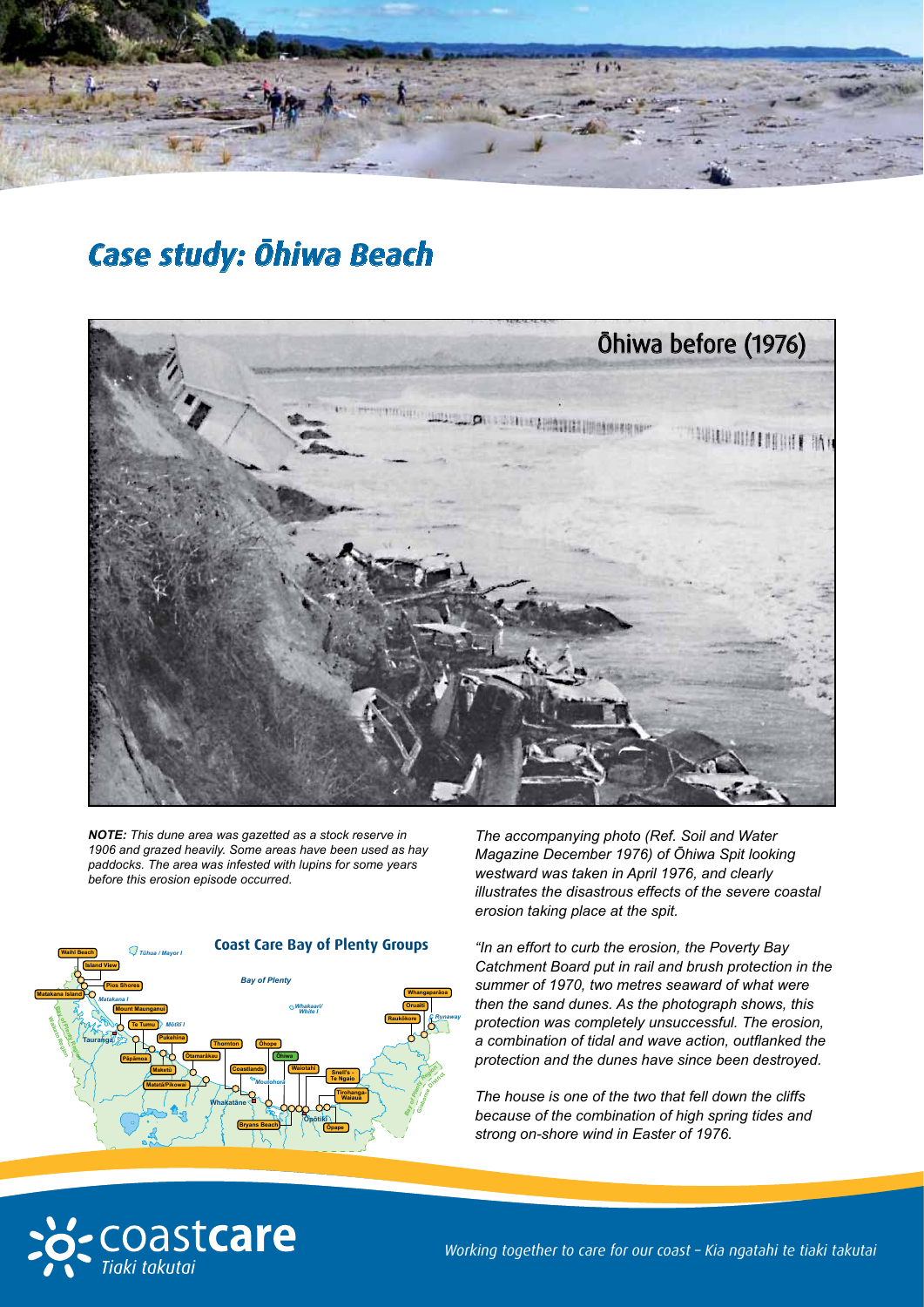

Ohiwa Beach Coast Care replanting the accreting dune field - 2005.

*Car bodies were thrown over the cliffs in a further attempt to halt what is basically a natural erosive process". This method of 'protectant' is described by Mr Jeremy Gibb, geologist with the Ministry of Works and Development's water and soil division, as being "completely ineffective", because the cars simply sink down into the sand.*

*Ōhiwa Spit is eroding at a rate of approximately eight metres a year – this is a very high rate of erosion by NZ standards. Mr Gibb estimates that the short life expectancy of the spit is probably only between 40 and 70 years.*



After the 1976 erosion phase, sand returned to this beach (during the normal "Fill" sequence of the "Cut & Fill" cycle). It was trapped by native spinifex. The cars and trucks pictured in the 1976 photo still lie beneath the people planting above. Grazing stopped in 1988 and dune restoration began. This dune and beach system was over 235m wide (2012), helped by the good restoration work of the local Coast Care group pictured in the top photo.

### *Find out more*

*If you want more information on Coast Care groups and programmes contact:*

**Coast Care Coordinator, Bay of Plenty Regional Council**

Telephone: 0800 884 880<br>Facsimile: 0800 884 882 0800 884 882 Email: coastcare@boprc.govt.nz<br>Website: www.boprc.govt.nz Website: www.boprc.govt.nz<br>Address: 5 Quay Street. PO 5 Quay Street, PO Box 364, Whakatāne 3158

# to Coastcare

**Bay of Plenty Regional Council** in partnership with Tauranga City Council; Whakatāne, Western Bay of Plenty, and Ōpōtiki District Councils; and the Department of Conservation.